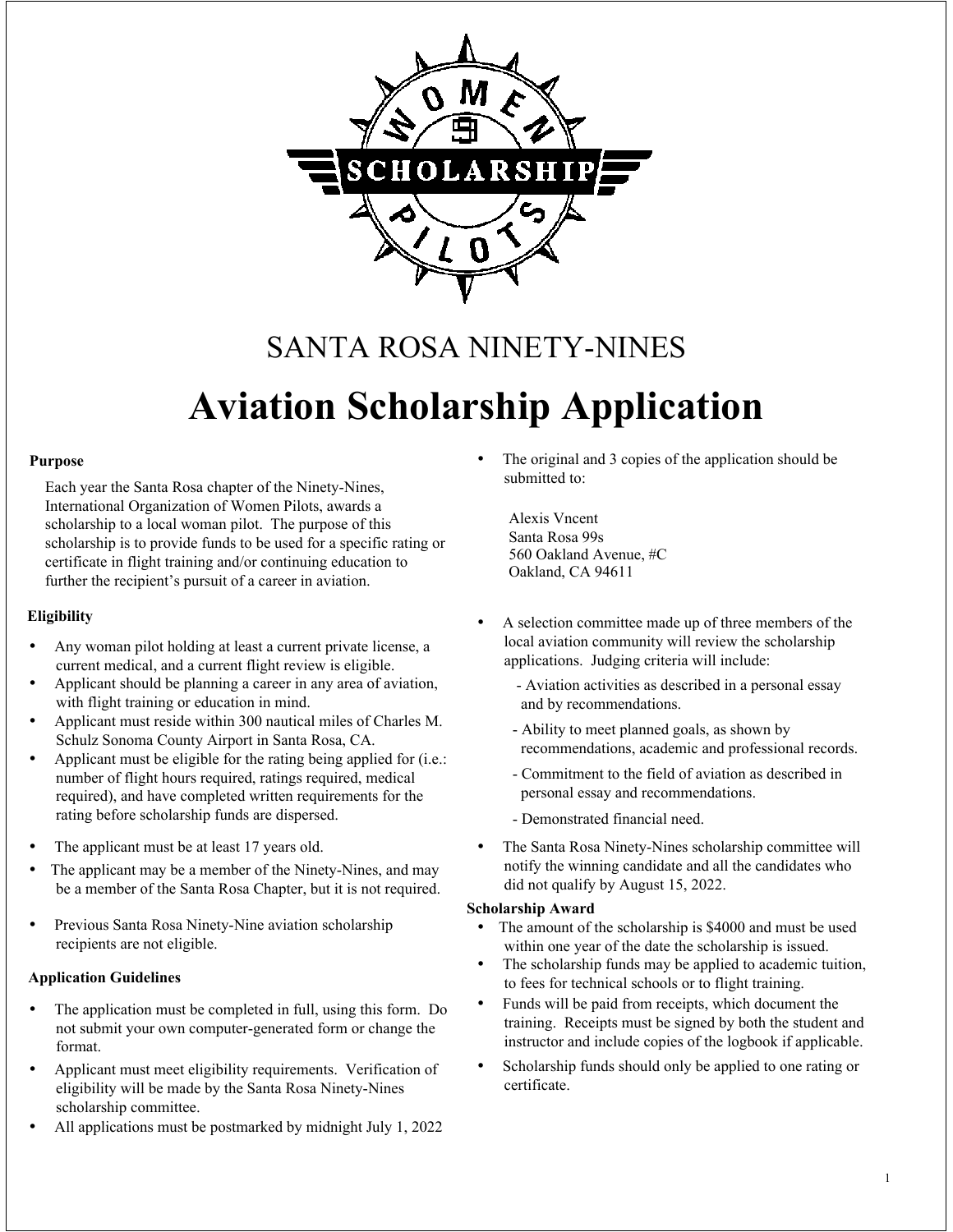# Santa Rosa Ninety-Nines<br>Aviation Scholarship Application

The applicant is responsible for submitting **the original and three copies** of all parts of the application complete in every respect, by July 1, 2022. If needed, use additional sheets for any items. Please type or print i

#### Rating or Certification applied for:

(Please be specific. Funds may be used for only one rating or certificate.)

#### **PERSONAL INFORMATION**

| Name                                                    | Birth date:    |
|---------------------------------------------------------|----------------|
| Address                                                 | Phone Number:  |
| Zip Code<br>City<br>State                               | Email address: |
| Profession:                                             |                |
| Job Title:                                              |                |
| (If you have a professional resume, please include it.) |                |

#### **ELIGIBLITY REQUIREMENTS**

| Airman Certificate Number:                                                                                | Date Issued:                |
|-----------------------------------------------------------------------------------------------------------|-----------------------------|
| Class:                                                                                                    | Date of last Flight Review: |
| <b>Additional Ratings:</b>                                                                                | Date aquired:               |
| <b>Additional Ratings:</b>                                                                                | Date aquired:               |
| Total Flight Time:                                                                                        |                             |
| Medical Certificate Number:                                                                               | Date Issued:                |
| Class:                                                                                                    |                             |
| (Must have the medical class required for rating seeking to attain.)                                      |                             |
| Have you completed the written requirements for the rating being sought?                                  | No<br>Yes<br>$\mathbf{I}$   |
| If Yes, date of completion:                                                                               |                             |
| If no, date of expected completion:                                                                       |                             |
| List community activities, professional organizations or aviation organizations in which you participate. |                             |
|                                                                                                           |                             |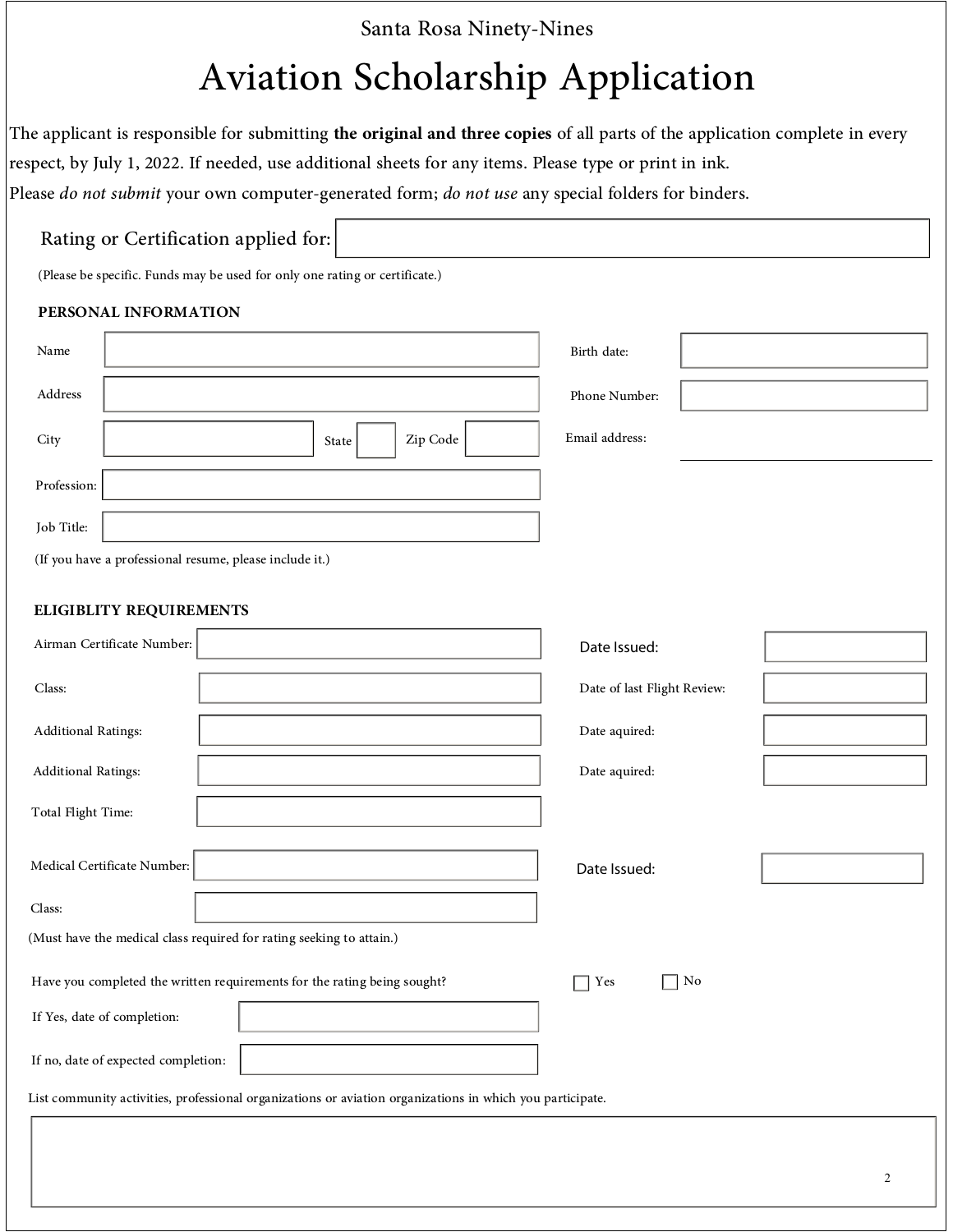#### **Personal Essay**

Please submit, along with this application, **the original and three** copies of a personal essay of 500 words or less. These guidelines will assist you in writing your essay:

- •Personal background information. What are your personal interests and goals? What are your personal, career, and aviation accomplishments? Include any special qualifications you may have. What future employment do you plan to pursue?
- •How do you visualize yourself in the career you are pursuing?
- •Aviation career goals. What are your plans in aviation?
- •How will this scholarship help you achieve your goals?
- •How did you become interested in aviation? Describe any aviation-related activities you have participated in, emphasizing those that have meant the most to you.
- •How would you contribute to the growth and betterment of the local aviation community?

#### **Budget Statement**

On a separate sheet, please estimate your expenses for your planned rating or certification being applied for (tuition, books, flight instruction, simulator time, etc.) This budget statement must be submitted with the approval and signature of a certified flight instructor, a local FBO operator, or an aviation or technical school administrator.

What is your financial need? Please include any special circumstances regarding your financial need. How have you financed your aviation career—personal income, help from family members, other scholarships, loans, etc.?

Also list your expected sources of financing (including anticipated financial aid, other scholarships received, etc.) Please submit **the original and three** copies of your budget statement.

#### **Letters of Recommendation**

Please submit two letters of recommendation. These letters should be from a person knowledgeable of your interests and accomplishments in aviation (flight instructor, teacher, mentor, etc.). Please submit **the signed original and three** copies of each letter.

#### **Submission**

Submit **the original and three** copies of all parts of this application including your signature on the back page. Please include 4 copies of your ratings, certificates, medical and a copy of your logbook showing your last Flight Review and total time.

Applications must be postmarked by midnight **July 1, 2022.** Mail application to:

**Alexis Vincent Santa Rosa 99s 560 Oakland Avenue, #C Oakland, CA 94611**